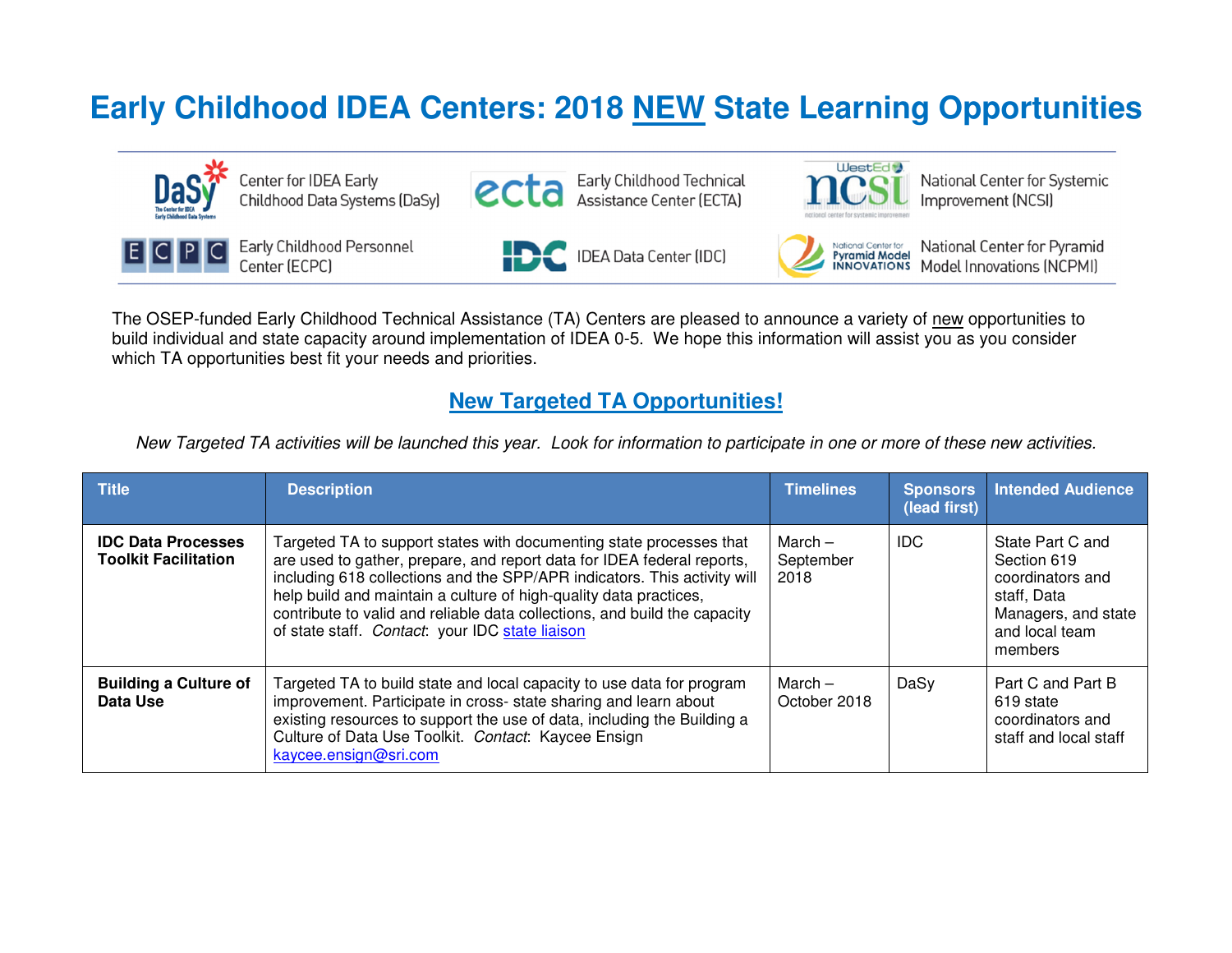| <b>Title</b>                                                                                                 | <b>Description</b>                                                                                                                                                                                                                                                                                                                                                                                                                                                                                                                                                   | <b>Timelines</b> | <b>Sponsors</b><br>(lead first)          | <b>Intended Audience</b>                                                                                                                      |
|--------------------------------------------------------------------------------------------------------------|----------------------------------------------------------------------------------------------------------------------------------------------------------------------------------------------------------------------------------------------------------------------------------------------------------------------------------------------------------------------------------------------------------------------------------------------------------------------------------------------------------------------------------------------------------------------|------------------|------------------------------------------|-----------------------------------------------------------------------------------------------------------------------------------------------|
| <b>Addressing Social</b><br><b>Emotional Outcomes</b><br>in the SSIP                                         | Targeted TA to provide distance support, information, and guidance to<br>states that are using the Pyramid Model to address social emotional<br>outcomes within their SSIP. Contact: Lise Fox, lisefox@usf.edu                                                                                                                                                                                                                                                                                                                                                       | May 2018         | NCPMI,<br>NCSI,<br><b>ECTA</b>           | State Part C and<br>Section 619<br>coordinators and<br>staff, and<br>administrators of<br>other early childhood<br>programs                   |
| <b>State Pyramid Model</b><br><b>Planning, Readiness</b><br>and Early<br>Implementation<br><b>Activities</b> | Targeted TA to provide distance support and guidance to state leaders<br>for exploring readiness and implementation steps for state<br>implementation and scale-up of the Pyramid Model. Contact: Barbara<br>J. Smith, barbara.smith@ucdenver.edu                                                                                                                                                                                                                                                                                                                    | <b>July 2018</b> | <b>NCPMI</b>                             | State Part C and<br>Section 619<br>coordinators and<br>staff, and<br>administrators of<br>other early childhood<br>programs                   |
| <b>Improving Data,</b><br><b>Improving Outcomes</b><br><b>Conference</b>                                     | The DaSy Center, in collaboration with other early childhood partners,<br>will be hosting a national conference on August 14-16, 2018.<br>Preconference and post conference sessions will be offered. The<br>conference is designed for Part C and 619 Coordinators and Part C<br>and Part B data managers, and others working on EC data systems,<br>child and family outcomes and improving systems and practices.<br>Watch for more information on the DaSy website!                                                                                              | August 2018      | DaSy,<br>ECTA, with<br>other<br>partners | State Part C and<br>Section 619<br>coordinators, data<br>managers, and<br>others working on<br>EC data systems<br>and outcomes<br>measurement |
| <b>Continuous</b><br>Improvement to<br><b>Navigate Staff</b><br><b>Turnover</b>                              | Targeted or Intensive TA to support states to prepare for and succeed<br>in the context of high turnover at the Lead Agency and local levels in<br>order to implement, sustain, and scale up SSIPs and General<br>Supervision Systems. Contact: afergus@wested.org                                                                                                                                                                                                                                                                                                   | August 2018      | NCSI,<br>ITCA,<br><b>ECTA</b>            | State Part C and<br>Section 619<br>coordinators, staff<br>and other state team<br>members                                                     |
| <b>Dispute Resolution</b><br><b>Learning Community</b>                                                       | Peer learning opportunity for participants to share experiences in<br>addressing and resolving Part C disputes, both formal and informal.<br>State-developed agenda topics might include: strategies for providing<br>training for hearing officers and mediators; designing procedures, logs<br>and forms for investigating complaints; options for collecting ongoing<br>data on disputes; implications for general supervision and other topics<br>as identified. Contact: Sharon Walsh, sharon.walsh@unc.edu, and<br>Noëlla Bernal, nbernal@directionservice.org | Summer 2018      | CADRE,<br>ECTA (co-<br>leads)            | State Part C<br>coordinators and<br>staff                                                                                                     |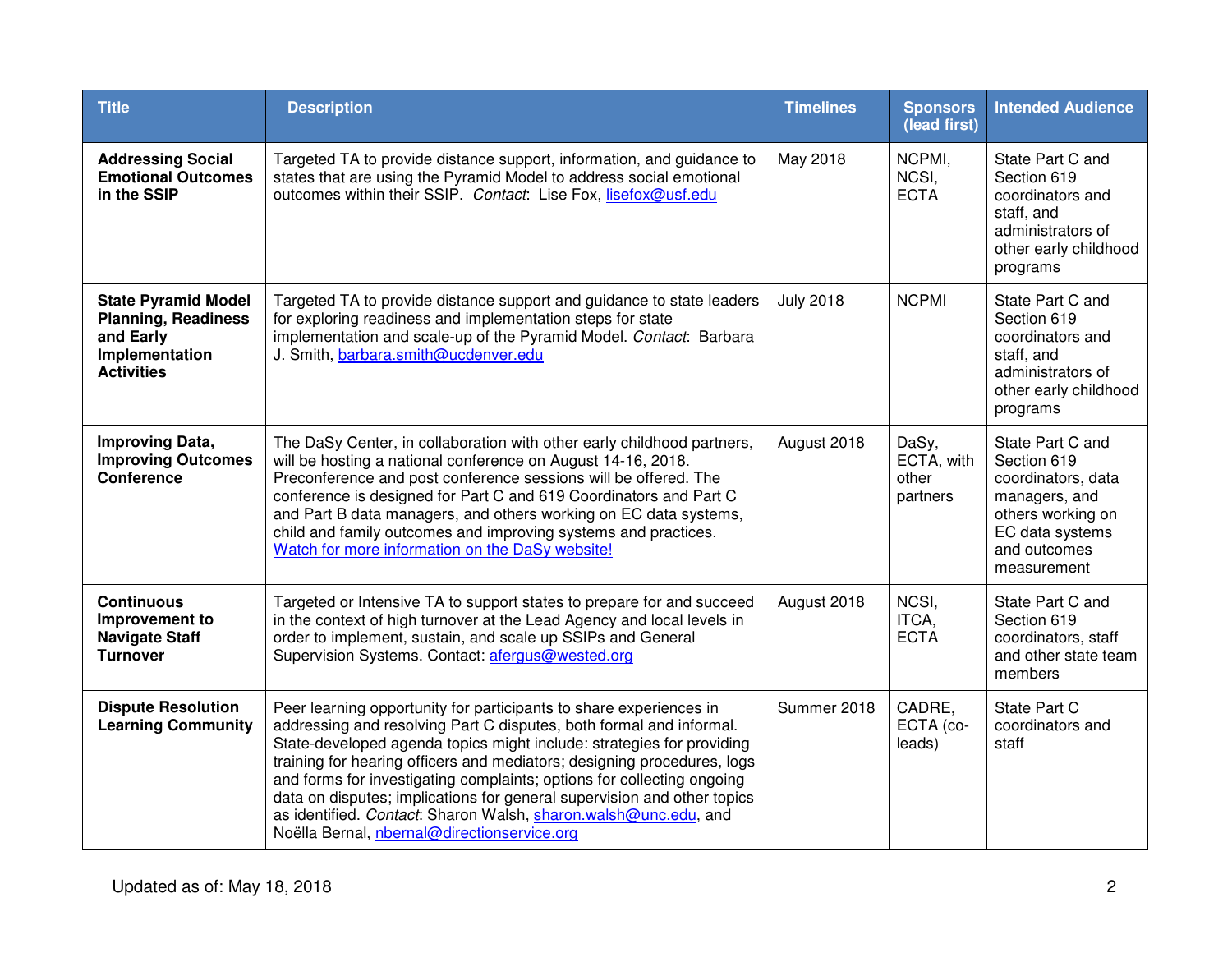| <b>Title</b>                                                                                                               | <b>Description</b>                                                                                                                                                                                                                                                                                                                                                                                                                                                                                                        | <b>Timelines</b> | <b>Sponsors</b><br>(lead first) | <b>Intended Audience</b>                                                                                                              |
|----------------------------------------------------------------------------------------------------------------------------|---------------------------------------------------------------------------------------------------------------------------------------------------------------------------------------------------------------------------------------------------------------------------------------------------------------------------------------------------------------------------------------------------------------------------------------------------------------------------------------------------------------------------|------------------|---------------------------------|---------------------------------------------------------------------------------------------------------------------------------------|
| <b>System Framework</b><br>Self-Assessment and<br>Improvement<br><b>Planning TA</b>                                        | Targeted TA to collect, analyze and use self-assessment data on state<br>system infrastructure using the ECTA System Framework. States with<br>baseline data will receive individualized TA to re-assess their state<br>infrastructure and use that data for understanding progress and<br>planning for additional state system improvements. Contact: Christina<br>Kasprzak, christina.kasprzak@unc.edu                                                                                                                  | Summer 2018      | ECTA,<br><b>NCSI</b>            | State Part C and<br>Section 619<br>coordinators and<br>their identified team<br>members                                               |
| <b>State Implementation</b><br><b>Guide Discussion</b><br>Group                                                            | Targeted TA to develop leadership skills related to applying the<br>principles and frameworks of implementation science to systems<br>improvement initiatives. With the support of a new online, interactive<br>resource, participants will discuss practical application of the<br>information and collaborative problem-solving around real systems<br>improvement efforts such as SSIP, preschool inclusion, and social<br>emotional outcomes. Contact: Details to be announced via the ECTA<br>website and listservs. | <b>Fall 2018</b> | ECTA,<br><b>NCSI</b>            | State Part C and<br>Section 619<br>coordinators, staff<br>and other state team<br>members                                             |
| <b>Pyramid Model</b><br>Implementation<br><b>Innovations and</b><br><b>Systems Building</b>                                | Targeted TA to examine current Pyramid Model implementation and<br>identify activities that will enhance system work on promoting inclusion,<br>addressing disproportionate discipline, culturally responsive practices,<br>or addressing suspension/expulsion. Contact: Barbara J. Smith,<br>barbara.smith@ucdenver.edu                                                                                                                                                                                                  | October 2018     | <b>NCPMI</b>                    | State Part C and<br>Section 619<br>coordinators and<br>staff, and<br>administrators of<br>other early childhood<br>programs           |
| <b>Leadership Institutes</b><br>and Follow Up<br><b>Support on Part C</b><br>and Part B (619)<br><b>System Development</b> | Targeted TA to lead systemic improvement efforts, engage in broader<br>early childhood initiatives, use TA effectively, and build effective and<br>sustainable state EC systems to support a competent early childhood<br>workforce. Contact: Mary Beth Bruder bruder@uchc.edu.                                                                                                                                                                                                                                           | December<br>2018 | ECPC,<br><b>ECTA</b>            | State Part C and<br>Section 619<br>coordinators and<br>staff, state early<br>childhood<br>administrators, IHE<br>faculty and families |

## **Ongoing Learning Opportunities!**

*Did you know there are ongoing learning opportunities that you might want to join? They cover a variety of topics including child and family outcomes measurement, early childhood inclusion, Results Based Accountability, and more! To learn about the various groups and how to participate, visit:* DaSy Center Learning Groups; ECTA Learning Communities; and NCSI Learning Collaboratives